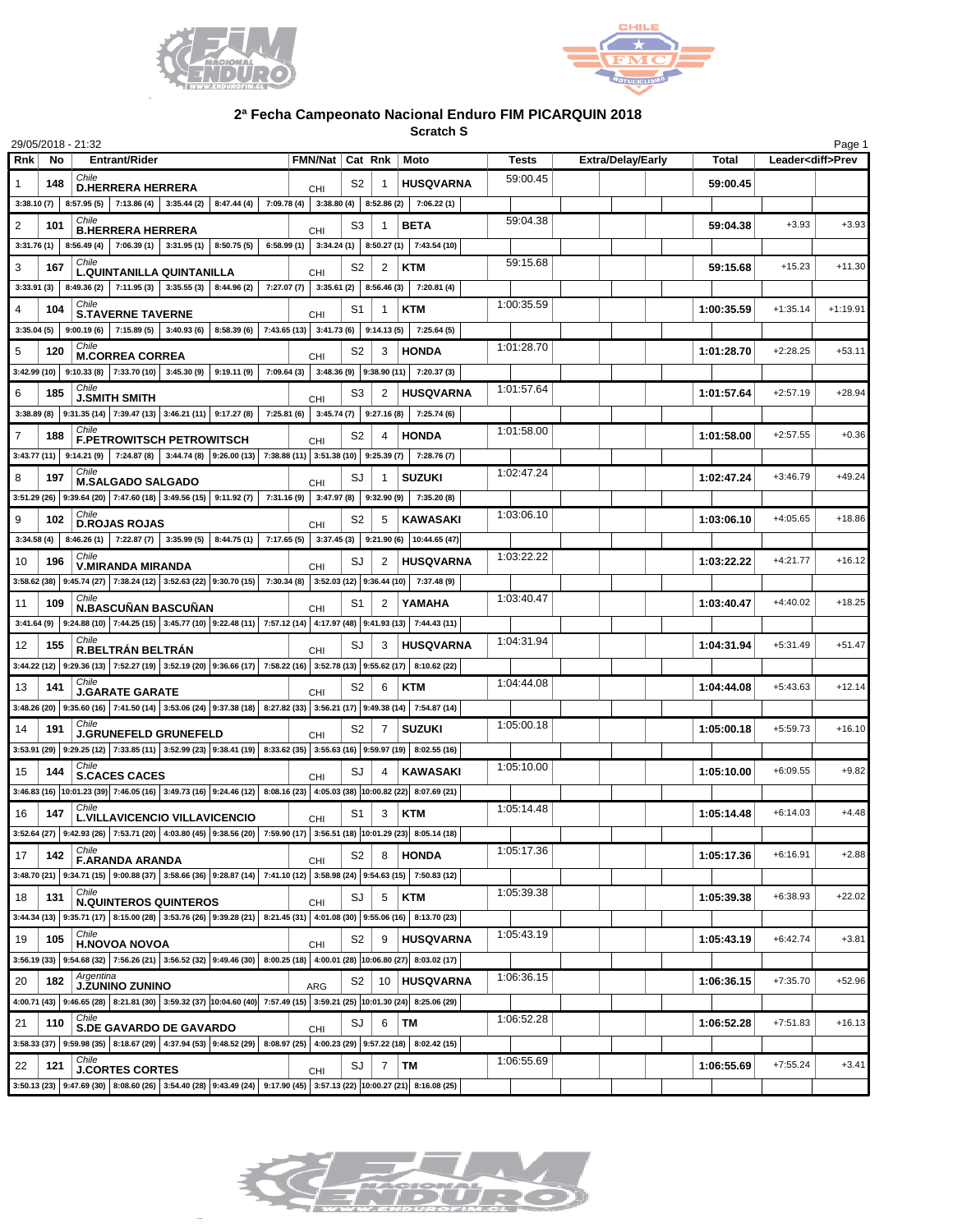



## **2ª Fecha Campeonato Nacional Enduro FIM PICARQUIN 2018**

**Scratch S**

|       |     | 29/05/2018 - 21:32                                                                                                                                             |  |  |                          |                |                |                  |            |         |                          |         |              |             | Page 2                   |
|-------|-----|----------------------------------------------------------------------------------------------------------------------------------------------------------------|--|--|--------------------------|----------------|----------------|------------------|------------|---------|--------------------------|---------|--------------|-------------|--------------------------|
| Rnk l | No  | Entrant/Rider                                                                                                                                                  |  |  | FMN/Nat   Cat Rnk   Moto |                |                |                  | Tests      |         | <b>Extra/Delay/Early</b> |         | <b>Total</b> |             | Leader <diff>Prev</diff> |
| 23    | 122 | Chile<br><b>R.LORCA LORCA</b>                                                                                                                                  |  |  | <b>CHI</b>               | SJ             | 8              | <b>SHERCO</b>    | 1:06:57.69 |         |                          |         | 1:06:57.69   | $+7:57.24$  | $+2.00$                  |
|       |     | 4:01.70 (46) 9:53.82 (31) 8:41.92 (35) 3:51.01 (18) 9:40.68 (23) 8:08.83 (24) 4:03.79 (35) 10:13.50 (28) 8:22.44 (27)                                          |  |  |                          |                |                |                  |            |         |                          |         |              |             |                          |
| 24    | 156 | Chile                                                                                                                                                          |  |  |                          | S3             | 3              | <b>HUSQVARNA</b> | 1:07:00.41 |         |                          |         | 1:07:00.41   | $+7:59.96$  | $+2.72$                  |
|       |     | A.GONZALEZ GONZALEZ<br>4:03.30 (47)  10:24.75 (50)   7:57.36 (22)   3:56.35 (31)   9:55.66 (35)   8:06.10 (22)   3:59.42 (26)  10:31.12 (39)   8:06.35 (19)    |  |  | CHI                      |                |                |                  |            |         |                          |         |              |             |                          |
| 25    | 176 | Chile<br>S.VILLARONGA VILLARONGA                                                                                                                               |  |  |                          | S1             |                | <b>HONDA</b>     | 1:06:14.67 | 1:00.00 |                          |         | 1:07:14.67   | $+8:14.22$  | $+14.26$                 |
|       |     |                                                                                                                                                                |  |  | CHI                      |                |                |                  |            |         |                          |         |              |             |                          |
|       |     | 3:52.78 (28) 9:27.71 (11) 9:43.53 (45) 3:49.79 (17) 9:32.76 (16) 8:22.34 (32) 3:51.81 (11) 9:39.17 (12) 7:54.78 (13)<br>Chile                                  |  |  |                          |                |                |                  | 1:07:16.31 |         |                          |         |              |             |                          |
| 26    | 157 | <b>J.GARAY GARAY</b>                                                                                                                                           |  |  | CHI                      | SJ             | 9              | <b>HONDA</b>     |            |         |                          |         | 1:07:16.31   | $+8:15.86$  | $+1.64$                  |
|       |     | 3:50.31 (24)  9:41.93 (23)  8:30.89 (31)  3:53.09 (25)  9:53.75 (33)  9:16.41 (44)  3:56.79 (20)  10:05.76 (26) 8:07.38 (20)                                   |  |  |                          |                |                |                  |            |         |                          |         |              |             |                          |
| 27    | 130 | Chile<br>V.GARCIAHUIDOBRO GARCIAHUID                                                                                                                           |  |  | <b>CHI</b>               | S2             |                | 11 HUSQVARNA     | 1:07:18.83 |         |                          |         | 1:07:18.83   | $+8:18.38$  | $+2.52$                  |
|       |     | 3:59.25 (40) 10:11.63 (45) 8:07.72 (25) 3:57.36 (34) 10:04.71 (41) 8:03.47 (20) 3:59.22 (27) 10:40.23 (43) 8:14.74 (24)                                        |  |  |                          |                |                |                  |            |         |                          |         |              |             |                          |
| 28    | 158 | Chile<br><b>G.CANO CANO</b>                                                                                                                                    |  |  | CHI                      | S2             |                | 12   <b>KTM</b>  | 1:09:17.61 |         |                          |         | 1:09:17.61   | $+10:17.16$ | $+1:58.78$               |
|       |     | 4:04.66 (49)  10:00.33 (37)   9:17.83 (40)   3:56.25 (30)   9:44.36 (27)   9:00.25 (39)   3:57.91 (23)   10:00.19 (20)   9:15.83 (40)                          |  |  |                          |                |                |                  |            |         |                          |         |              |             |                          |
| 29    | 115 | <b>S.FERNANDEZ FERNANDEZ</b>                                                                                                                                   |  |  | CHI                      | SJ             |                | 10   KAWASAKI    | 1:09:30.74 |         |                          |         | 1:09:30.74   | +10:30.29   | $+13.13$                 |
|       |     | 3:55.44 (30) 9:58.02 (33) 8:35.95 (32) 3:56.96 (33) 9:50.26 (31) 10:14.05 (49) 3:55.27 (15) 10:23.52 (33) 8:41.27 (34)                                         |  |  |                          |                |                |                  |            |         |                          |         |              |             |                          |
| 30    | 127 | Chile                                                                                                                                                          |  |  |                          | S2             |                | 13 YAMAHA        | 1:09:51.43 |         |                          |         | 1:09:51.43   | $+10:50.98$ | $+20.69$                 |
|       |     | <b>C.ORTEGA ORTEGA</b><br>3:49.54 (22) 9:35.97 (18) 9:29.41 (42) 3:55.53 (29) 9:44.04 (25) 8:21.34 (30) 4:01.96 (31) 10:15.05 (29) 10:38.59 (46)               |  |  | CHI                      |                |                |                  |            |         |                          |         |              |             |                          |
|       |     | Chile                                                                                                                                                          |  |  |                          |                |                |                  | 1:10:12.08 |         |                          |         |              |             |                          |
| 31    | 177 | <b>M.CALVO CALVO</b>                                                                                                                                           |  |  | <b>CHI</b>               | S2             |                | 14   HUSQVARNA   |            |         |                          |         | 1:10:12.08   | $+11:11.63$ | $+20.65$                 |
|       |     | 3:58.27 (36) 10:26.34 (51) 10:10.78 (49) 4:07.39 (49) 10:22.23 (46) 8:14.63 (26) 4:07.64 (41) 10:23.49 (32) 8:21.31 (26)                                       |  |  |                          |                |                |                  |            |         |                          |         |              |             |                          |
| 32    | 123 | Chile<br>A.GALLEGOS GALLEGOS                                                                                                                                   |  |  | CHI                      | S2             |                | 15 YAMAHA        | 1:10:12.99 |         |                          |         | 1:10:12.99   | $+11:12.54$ | $+0.91$                  |
|       |     | 3:55.90 (32) 9:59.96 (34) 8:12.65 (27) 3:57.82 (35) 10:16.94 (45) 10:39.76 (51) 4:02.48 (32) 10:34.48 (41) 8:33.00 (32)                                        |  |  |                          |                |                |                  |            |         |                          |         |              |             |                          |
| 33    | 112 | <b>M.QUIROZ QUIROZ</b>                                                                                                                                         |  |  | CHI                      | S1             | 5              | YAMAHA           | 1:10:14.63 |         |                          |         | 1:10:14.63   | $+11:14.18$ | $+1.64$                  |
|       |     | 4:08.30 (55)  10:03.03 (41)   8:05.45 (24)   4:25.30 (52)  10:04.43 (39)   9:01.72 (40)   4:06.81 (40)  10:43.70 (44)   9:35.89 (42)                           |  |  |                          |                |                |                  |            |         |                          |         |              |             |                          |
| 34    | 186 | Chile<br><b>M.RIESCO RIESCO</b>                                                                                                                                |  |  | CHI                      | S2             |                | 16 HUSQVARNA     | 1:10:14.94 |         |                          |         | 1:10:14.94   | $+11:14.49$ | $+0.31$                  |
|       |     | 3:59.36 (41)   10:36.92 (53)   8:58.34 (36)   4:02.06 (40)  10:16.13 (44)   9:30.11 (46)   3:56.85 (21)  10:26.86 (35)   8:28.31 (30)                          |  |  |                          |                |                |                  |            |         |                          |         |              |             |                          |
| 35    | 103 | Chile<br>V.PEÑA PEÑA                                                                                                                                           |  |  |                          | S1             | 6              | <b>SUZUKI</b>    | 1:10:49.56 |         |                          |         | 1:10:49.56   | $+11:49.11$ | $+34.62$                 |
|       |     | 3:56.42 (34) 9:42.10 (24) 9:51.30 (47) 3:51.83 (19) 9:44.09 (26) 8:04.81 (21) 3:56.70 (19) 13:06.56 (48) 8:35.75 (33)                                          |  |  | <b>CHI</b>               |                |                |                  |            |         |                          |         |              |             |                          |
|       |     | Chile                                                                                                                                                          |  |  |                          |                |                |                  | 1:10:12.26 |         |                          |         |              |             |                          |
| 36    | 132 | <b>A.SANTOS SANTOS</b>                                                                                                                                         |  |  | CHI                      | S3             |                | <b>BETA</b>      |            |         | 1:00.00                  |         | 1:11:12.26   | $+12:11.81$ | $+22.70$                 |
|       |     | 4:07.54 (53) 10:04.24 (42) 9:58.18 (48) 4:06.81 (48) 10:35.85 (49) 8:29.97 (34) 4:03.61 (34) 10:22.63 (31) 8:23.43 (28)                                        |  |  |                          |                |                |                  |            |         |                          |         |              |             |                          |
| 37    | 118 | <b>D.ARTEAGA ARTEAGA</b>                                                                                                                                       |  |  | CHI                      | S2             |                | 17 HUSQVARNA     | 1:11:39.65 |         |                          |         | 1:11:39.65   | +12:39.20   | $+27.39$                 |
|       |     | 4:01.64 (45) 10:21.80 (48) 11:43.69 (52) 4:03.34 (43) 10:05.11 (42) 8:18.95 (28) 4:04.21 (37) 10:28.63 (37) 8:32.28 (31)                                       |  |  |                          |                |                |                  |            |         |                          |         |              |             |                          |
| 38    | 190 | Chile<br><b>R.LANTE LANTE</b>                                                                                                                                  |  |  | CHI                      | S2             |                | 18 HUSQVARNA     | 1:10:56.71 |         | 1:00.00                  |         | 1:11:56.71   | $+12:56.26$ | $+17.06$                 |
|       |     | 4:06.41 (51) 10:46.08 (56) 8:38.11 (33) 4:06.20 (47) 10:27.27 (47) 8:46.95 (36) 4:08.83 (46) 10:44.88 (45) 9:11.98 (39)                                        |  |  |                          |                |                |                  |            |         |                          |         |              |             |                          |
| 39    | 107 | Chile<br><b>M.HERRERA HERRERA</b>                                                                                                                              |  |  | <b>CHI</b>               | SJ             |                | $11$ TM          | 1:11:02.53 |         | 1:00.00                  |         | 1:12:02.53   | $+13:02.08$ | $+5.82$                  |
|       |     | 4:05.26 (50) $ 10:07.57(43) $ 9:19.53 (41) 4:05.14 (46) $ 10:30.83(48) $ 8:55.10 (37) 4:10.69 (47) $ 10:31.28(40) $ 9:17.13 (41)                               |  |  |                          |                |                |                  |            |         |                          |         |              |             |                          |
| 40    | 136 | Chile                                                                                                                                                          |  |  |                          | SJ             |                | 12   SUZUKI      | 1:12:11.87 |         |                          |         | 1:12:11.87   | $+13:11.42$ | $+9.34$                  |
|       |     | <b>J.CERDA CERDA</b><br>4:06.70 (52) 10:24.37 (49) 9:39.48 (44) 4:02.58 (41) 10:42.76 (51) 9:12.31 (43) 4:03.96 (36) 11:03.13 (47) 8:56.58 (36)                |  |  | CHI                      |                |                |                  |            |         |                          |         |              |             |                          |
|       |     | Chile                                                                                                                                                          |  |  |                          |                |                |                  | 1:12:13.99 |         |                          |         |              |             |                          |
| 41    | 137 | P.ANDREANI ANDREANI                                                                                                                                            |  |  | CHI                      | S <sub>1</sub> | 7 <sup>1</sup> | <b>SUZUKI</b>    |            |         |                          |         | 1:12:13.99   | $+13:13.54$ | $+2.12$                  |
|       |     | 4:00.09 (42) 10:01.91 (40) 8:40.15 (34) 4:01.37 (39) 12:32.45 (53) 9:38.93 (47) 4:07.91 (42) 10:15.59 (30) 8:55.59 (35)                                        |  |  |                          |                |                |                  |            |         |                          |         |              |             |                          |
| 42    | 117 | Chile<br><b>J.GONI GONI</b>                                                                                                                                    |  |  | <b>CHI</b>               | SJ             |                | $13$ KTM         | 1:10:39.85 |         | 1:00.00                  | 1:00.00 | 1:12:39.85   | $+13:39.40$ | $+25.86$                 |
|       |     | 3:55.72 (31) 10:16.09 (47) 9:15.58 (39) 4:03.27 (42) 10:14.56 (43) 9:12.04 (42) 4:08.21 (43) 10:28.37 (36) 9:06.01 (37)                                        |  |  |                          |                |                |                  |            |         |                          |         |              |             |                          |
| 43    | 119 | Chile<br><b>R.ARANCIBIA ARANCIBIA</b>                                                                                                                          |  |  | CHI                      | S1             | 8              | YAMAHA           | 1:11:55.25 |         | 2:00.00                  |         | 1:13:55.25   | $+14:54.80$ | $+1:15.40$               |
|       |     | 4:08.05 (54) 10:12.41 (46) 9:04.46 (38) 4:08.93 (51) 10:38.20 (50) 9:47.62 (48) 4:08.64 (45) 10:37.95 (42) 9:08.99 (38)                                        |  |  |                          |                |                |                  |            |         |                          |         |              |             |                          |
| 44    | 187 | Chile                                                                                                                                                          |  |  |                          | SJ             |                | $14$ KTM         | 1:15:14.55 |         |                          |         | 1:15:14.55   | $+16:14.10$ | $+1:19.30$               |
|       |     | <b>M.OLMEDO OLMEDO</b><br>4:01.60 (44)  10:00.11 (36)   9:32.73 (43)   6:18.49 (54)   9:59.24 (36)   8:15.43 (27)   4:02.67 (33)  10:29.70 (38)  12:34.58 (48) |  |  | CHI                      |                |                |                  |            |         |                          |         |              |             |                          |
|       |     |                                                                                                                                                                |  |  |                          |                |                |                  |            |         |                          |         |              |             |                          |